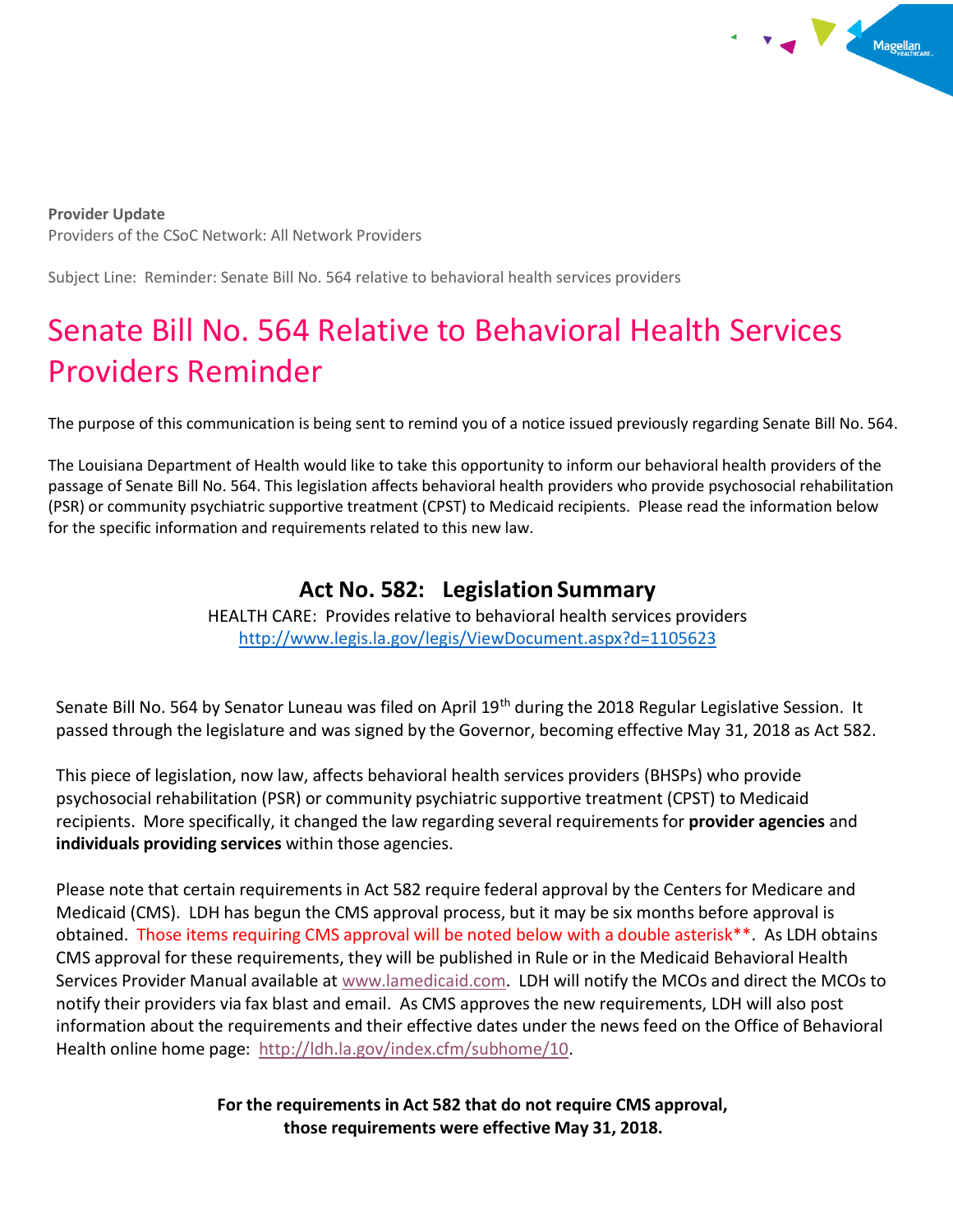- **PROVIDER AGENCIES:** In order to be eligible to receive Medicaid reimbursement, BHSPs providing PSR or CPST to Medicaid recipients must meet *all* of the following requirements:
	- Be licensed as a BHSP agency
	- Be accredited by a department-approved accrediting organization
		- o The BHSP must show proof of full accreditation or obtain preliminary accreditation *prior* to being contracted with a Medicaid MCO; \*\*
		- o The BHSP must maintain proof of continuous full or preliminary accreditation; \*\*
		- $\circ$  If not fully accredited on or before July 1, 2018, the BHSP must attain full accreditation within 18 months of its initial accreditation application date and must provide proof of full accreditation to each MCO with which it is contracted.
			- *Note*: The requirement for obtaining *preliminary* accreditation, if not fully accredited, requires CMS approval.

Magellan

- Have a National Provider Identification number (NPI)
	- $\circ$  Effective January 1, 2019, each BHSP must include its NPI number and the NPI number of the individual rendering PSR or CPST services on all PSR and CPST claims submitted for Medicaid reimbursement for dates of service on or after January 1, 2019.
- Implement a member choice form
	- $\circ$  The form must be signed by each recipient or legal guardian or representative of the person receiving PSR or CPST.
- Be credentialed
	- o The BHSP must be credentialed and in the provider network of the MCO for which the provider intends to submit claims for Medicaid services, unless the MCO has a single case agreement with the provider agency. In such single case agreements, the BHSP agency must be both licensed and accredited.
- Employ at least 1 full-time physician or licensed mental health professional to supervise
	- o This physician or LMHP will serve as a full-time mental health supervisor to assist in the design and evaluation of treatment plans. For purposes of this requirement, LMHP is defined as one of the following fully licensed practitioner types able to practice independent of supervision:
		- Medical psychologist;
		- Licensed psychologist;
		- Licensed clinical social worker (LCSW);
		- Licensed professional counselor (LPC);
		- Licensed marriage and family therapist (LMFT); or
		- Licensed advanced practice registered nurse (APRN).
	- o "Full-time" means they must work at least 35 hours/week for the agency.

Provide supervision for unlicensed individuals

o The BHSP shall ensure each unlicensed individual rendering PSR or CPST services for their